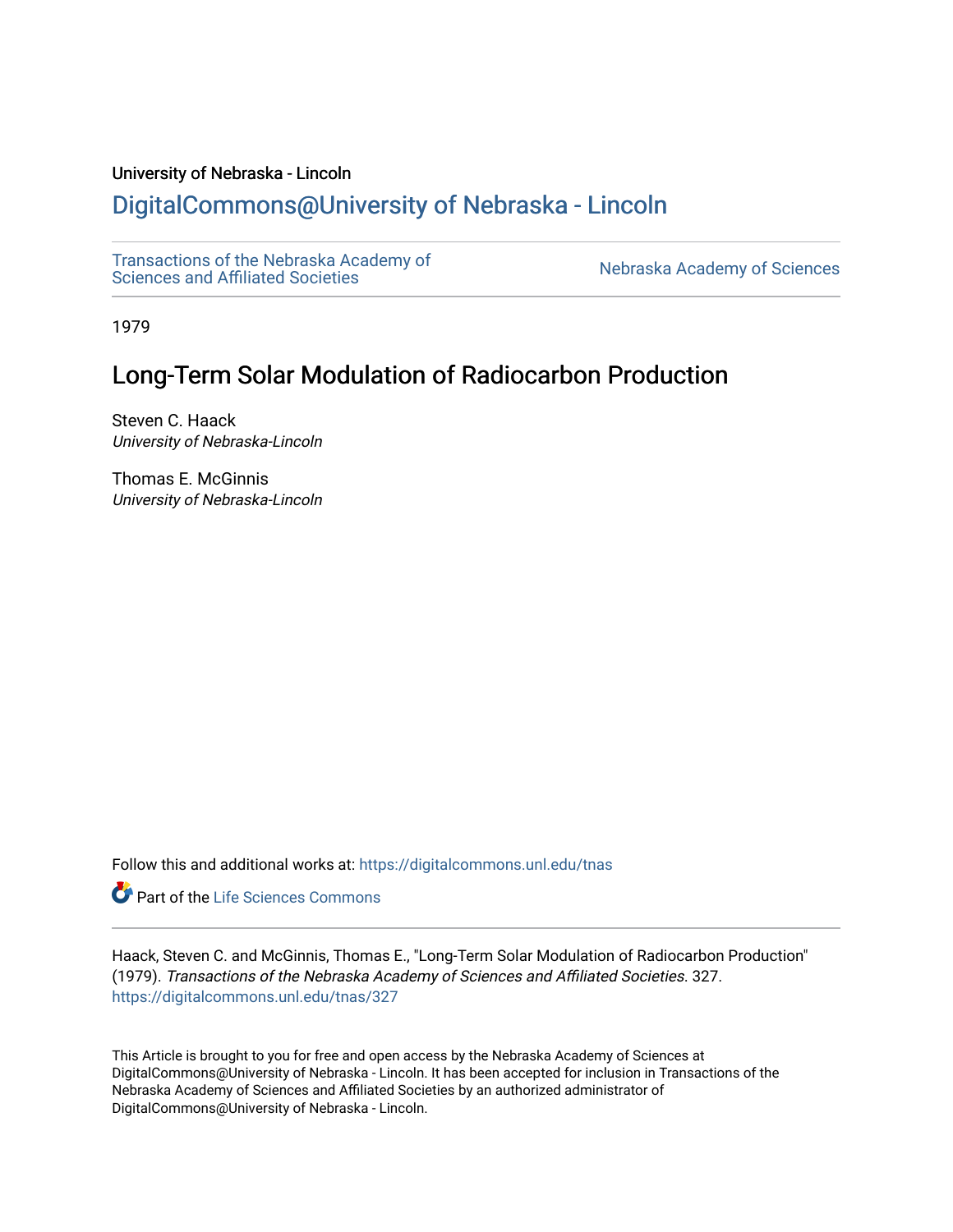## **PHYSICS**

#### **LONG-TERM SOLAR MODULATION OF RADIOCARBON PRODUCTION**

### **STEVEN C. HAACK\***

Department of Physics and Astronomy University of Nebraska-Lincoln Lincoln, Nebraska 68588

#### **THOMAS E. McGINNIS\*\***

Department of Anthropology University of Nebraska-Lincoln Lincoln, Nebraska 68588

The variation of atmospheric radiocarbon concentration over the past 8,000 years is generally well explained in terms of the modulation of radiocarbon production by the Earth's magnetic field. The reconstruction of this variation as based upon the known fluctuation of the Earth's field, however, is slightly out of phase with and of a smaller amplitude than the empirically derived curve.

Correlations between solar magnetic activity and climatic trends are weil established over a period of a few hundred years. Furthermore, it has been demonstrated that the solar magnetic field modulates the production of radiocarbon in the same manner as does that of the Earth. By assuming that the correlation between solar activity and climate stems from some fundamental process, climatological information can be used to derive the behavior of the solar field over an extended period of time. The solar field thus established, along with knowledge of the Earth's field, yields a curve of radiocarbon concentration which is in much better agreement with the empirical curve.

t t t

Radiocarbon dating depends upon the knowledge (or presumption) of the concentration of radiocarbon in the environment at the time that the specimen was absorbing carbon. In the early stages of radiocarbon dating, this concentration was assumed to be constant through time and equal to recent (pre-industrial) values. Historical and dendrochronological calibration, however, soon demonstrated that this is not the case. "fhe concentration of atmospheric radiocarbon has, in fact, oscillated by some 10 percent over the past 8,000 years. The fundamental form of this curve has been explained in terms of the modulation of radiocarbon production by the geomagnetic field (Elsasser, Ney, and Winkler, 1956; Bucha, 1967, 1969). The changing magnetic field modifies the intensity of incoming cosmic radiation and, thereby, the rate at which nitrogen atoms are converted into radiocarbon (carbon-14) through neutron bombardment.

Over the past decade, a standard model has been employed by numerous authors (Lingenfelter and Ramaty, 1970; Damon, 1970; Lal and Venkatavaradan, 1970) in their studies of radiocarbon variation.

There exist, however, two features of the observed calibration curve which the standard model fails to explain satisfactorily. Theory predicts that the maximum value in the concentration of radiocarbon should follow the minimum value in the strength of the geomagnetic field (and, therefore, the maximum in the rate of radiocarbon production) by about 1,000 years. However, the production curve derived from the known geomagnetic variation and the empirically derived calibration curve appear to have little or no phase difference. A second problem involves the amplitude of variation in radiocarbon concentration. The manner in which the production of radiocarbon varies with the strength of the geomagnetic field, as well as the variation of the geomagnetic field itself over the past 8,000 years, is well established. It will be shown below,

\*\*Present Address: 3037 R Street, Lincoln, Nebraska 68503.

<sup>\*</sup>Present Address: 1711 Harwood Street, Lincoln, Nebraska 68502.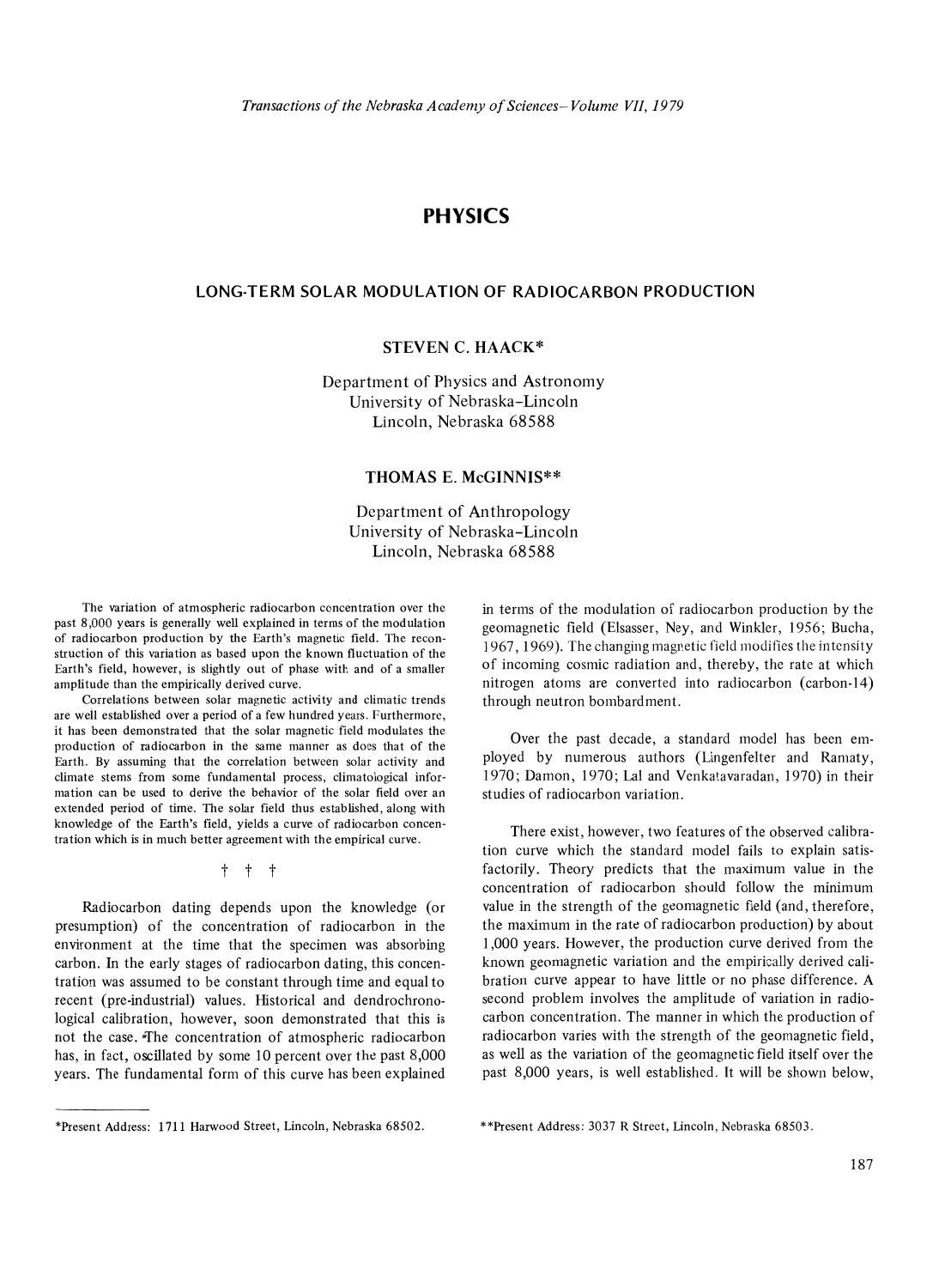however, that the variation in radiocarbon concentration predicted on this basis accounts for only 70 percent of the observed variation.

The rate at which the concentration of atmospheric radiocarbon varies is not simply its rate of production minus its rate of decay. Rather, it involves a complicated process in which carbon is constantly exchanged among several reservoirs.

The vast majority of free carbon on the planet is in the oceans. A small portion of this lies above the thermocline (the upper 100 meters) and is readily exchanged with atmospheric carbon, but most of it lies below the thermocline and is exchanged at a much slower rate.

Radiocarbon is constantly being produced in the upper atmosphere, rapidly mixing throughout the atmosphere, and being exchanged among the reservoirs in the same manner as is the much more prevalent isotope carbon-12. The vast majority of exchangeable carbon is in the form of carbondioxide. Less important features of the model include sedimentation of carbon compounds in the ocean, the absorption of carbon (both temporarily and permanently) by organisms, and the direct exchange of carbon-dioxide between the atmosphere and the deep ocean across the outcrop of frigid waters around Antarctica. Although these may be important features in a model describing very short-term fluctuations of radiocarbon concentration, the long-term variations are dealt with adequately by employing a simple two-box model in which carbon-dioxide is exchanged between the atmosphere and the ocean.

If the atmosphere has an inventory of radiocarbon A, and the ocean has a radiocarbon inventory B, then,

$$
dA/dt = Q(t) - \lambda A - K_A A + K_B B \tag{1}
$$

where  $Q(t)$  = the rate of production of radiocarbon as a function of time

- $\lambda$  = the decay constant of radiocarbon
- $K_A$  = the exchange constant of atmospheric carbondioxide (this is simply the inverse of the average residence time)
- $K_R$  = the exchange constant of oceanic carbondioxide

The corresponding equation describing the variation of oceanic radiocarbon is

$$
dB/dt = -\lambda B + K_A A - K_B B \tag{2}
$$

Note that if the system is in equilibrium, with neither A

nor B increasing or decreasing, then  $dA/dt = 0$ ,  $Q = \lambda(A+B)$ and  $A/B = (\lambda + K_B)/K_A$ .

Since we are assuming that the entire inventory of radio. carbon is contained in the atmosphere and ocean, we can replace B in Equation (1) with  $(I-A)$ , where I represents the entire inventory. This is done because I is easily defined as follows:

$$
I(t) = I_0 e^{-\lambda t} + \int_0^t (I) e^{-\lambda (t-T)} dT
$$
 (3)

where  $I_0$  is the inventory of radiocarbon at t=0.

Proceeding to solve Equation (1):

$$
dA/dt + A(\lambda + K_A + K_B) = Q(t) + K_B I(t)
$$
 (4)

Introducing a factor  $e^{(\lambda+K_A+K_B)t}$  and integrating, we have

$$
A e^{(\lambda + K_A + K_B)t} = \int (Q(t) + K_B I(t)) e^{(\lambda + K_A + K_B)t} dt
$$
(5)

Now all that remains is to define the production function Q(t), use it and an initial condition  $(I_0)$  to define I(t), and perform the integration in Equation  $(5)$  to obtain A(t). If the capacities of the atmosphere and ocean are assumed *to* be constant or slowly varying, the ratio A/B will always be identical to the ratio of atmospheric carbon-dioxide to oceanic carbon-dioxide. Therefore, the atmospheric radiocarbon concentration will be proportional to A.

Elsasser, et al. (1956) shows that the rate of production of radiocarbon is inversely proportional to the strength of the geomagnetic field to the power of .52. The form of the geomagnetic field itself has been shown to have undergone a sinusoidal variation over the past 8,500 years which can be described by the following equation:

$$
M(t) = M_0 - K \sin(2\pi t/8,000 + \phi)
$$
 (6)

where  $M_0$  = the strength of the magnetic field at t=0

 $\phi$  = a phase constant

and  $K =$  the amplitude of variation in field strength.

To simplify the calculations,  $\phi$  is set equal to zero, and t=0 corresponds to the year 6500 B.C.  $M_0$  will be set at 1.0 and K at .35 (Bucha, 1969). Using Equation (6) and Elsasser's relationship for radiocarbon production as a function of field strength, we can derive the production function  $Q(t)$ . Normalizing  $A(t)$  at 1.0 at t=0 and plotting the curve, we find.

188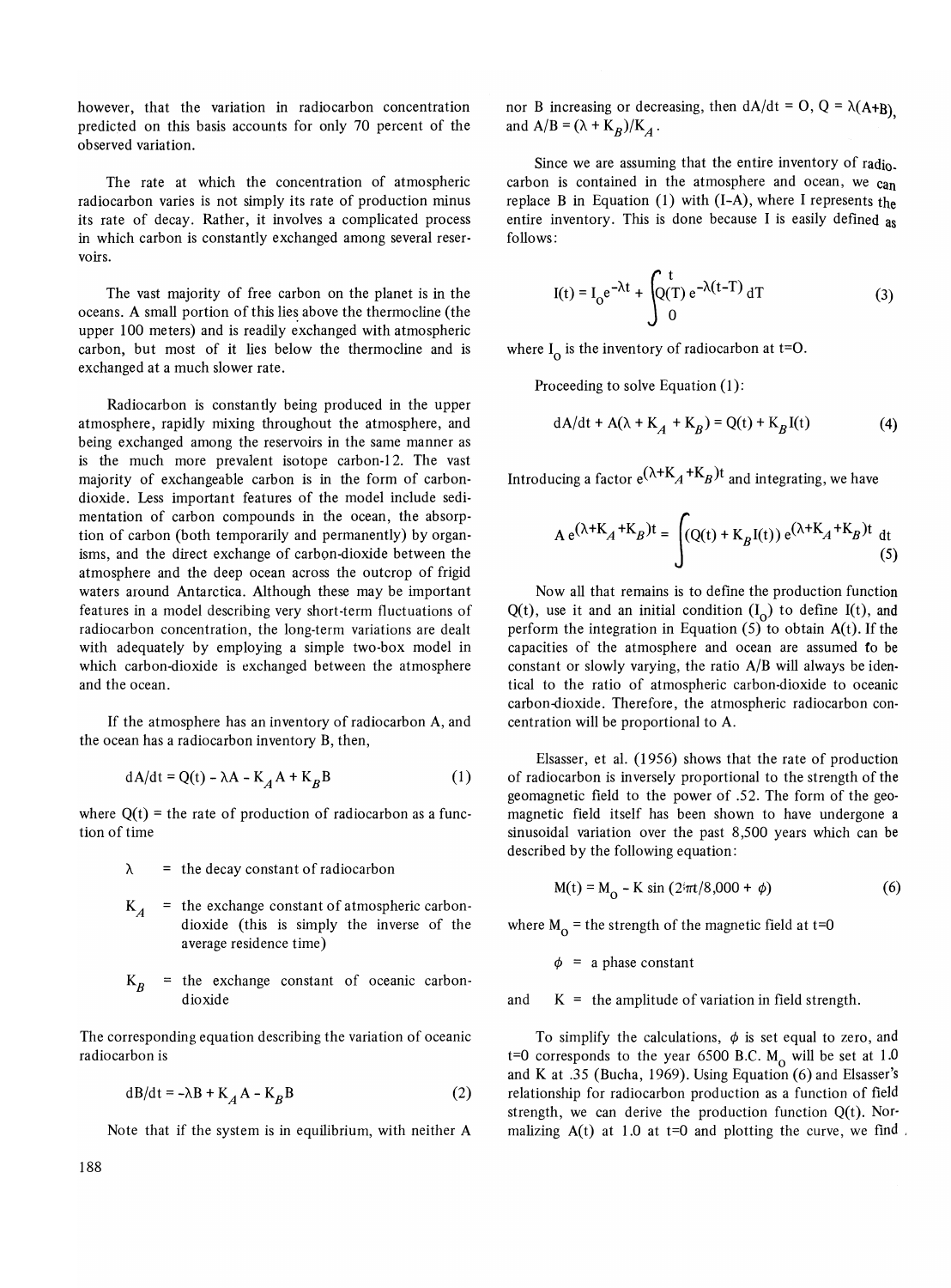that  $Q(t)$  can be nicely described by the following equation:

$$
Q(t) = 1.0 + C \sin 2\pi t / 8{,}000 \tag{7}
$$

where  $C = .25$  for  $0 \lt t \lt 4,000$  years,

and C = .15 for  $4,000 \le t \le 8,000$  years. Damon (1970) uses a larger amplitude of magnetic field oscillation and concludes that the geomagnetic field fluctuation is sufficient to account for the magnitude of variation in radiocarbon concentration. However, the quantities he quotes as being taken from Kigoshi and Hasegawa (1966) are not those derived from their geomagnetic work which they cite (Nagata, 1963), but rather they are contrived figures stated as being necessary to explain the calibration curve. The quantities employed in this work are from Bucha (1969).

Using Equation (7), we can now perform the integration in Equation  $(3)$  and determine  $I(t)$ :

$$
I(t) = (I_0 - 1.0/\lambda + C \omega/(\lambda^2 + \omega^2)) e^{-\lambda t} + 1.0/\lambda +
$$
  

$$
(C/(\lambda^2 + \omega^2)) (\lambda \sin \omega t - \omega \cos \omega t)
$$
 (8)

where  $w = 2\pi/8,000$  years.

We now use Equations (7) and (8) in Equation (5) and perform the integration to determine  $A(t)$ :

$$
A(t) = \frac{(1.0 + K_B/\lambda)}{(\lambda + K_A + K_B)} + K' e^{-(\lambda + K_A + K_B)t}
$$
  
+ 
$$
\frac{K_B(I_0 - (1.0/\lambda) + C\omega/(\lambda^2 + \omega^2))}{(K_A + K_B)} e^{-\lambda t} + C(\lambda + K_A + K_B)(\lambda^2 + \omega^2 + K_B \lambda) - \omega^2 K_B
$$
 (9)

$$
+\frac{C(\lambda + K_A + K_B)(\lambda - \omega - K_B)}{(\lambda^2 + \omega^2)(\omega^2 + (\lambda + K_A + K_B)^2)} \sin \omega t
$$

$$
-\frac{C_{\omega}((\lambda^2+\omega^2+K_B\lambda)+K_B(\lambda+K_A+K_B))}{(\lambda^2+\omega^2)(\omega^2+(\lambda+K_A+K_B)^2)}
$$
cos  $\omega t$ 

The unit of A is arbitrarily determined by our setting  $Q(O)$  equal to 1.0 units/year. We will, however, calibrate  $A(t)$ such that it will represent the concentration of radiocarbon through time as compared to the current concentration. For the evaluation of Equation (9), values for the constants are assigned as follows:

$$
\lambda = \text{Ln}(.5)/5,730 \text{ years} = 1.21 \, 10^{-4}/\text{year}
$$
  
\n
$$
K_A = 1/30 \text{ year}
$$
  
\n
$$
K_B = 1/900 \text{ year}
$$

K' is a constant of integration and can also be set equal to zero because it decays with a half-life of only twenty years and, hence, cannot affect the value of  $A(t)$  significantly for more than a very short time.

The two halves of  $A(t)$  are now evaluated separately. A range of values for  $I_0$  is assigned to the equation representing the period  $4,000 \le t \le 8,000$ , and the value which yields the best fit to the most recent portion of the curve is selected. This will not be the same value of  $I_0$  to be used in the earlier portion of the curve, as the production functions are different. However, that value can now be determined by using Equation (3). Now the earlier curve is evaluated and adjusted so the two halves meet at  $t = 4,000$ . The whole curve is now calibrated such that its lowest point (at  $t = 7,000$ ) has the value of .992, which is empirically determined. The final equation expressing  $A(t)$  is:

$$
A(t) = 1.030 - .019 e^{-\lambda t} + .029 \sin \omega t - .034 \cos \omega t
$$
  
for 0 < t < 4,000 years and  

$$
A(t) = .989 + .068 e^{-\lambda t} + .017 \sin \omega t - .021 \cos \omega t
$$
  
for 4,000 < t < 8,000 years.

A(t) is plotted in Figure 1 along with the observed calibration curve. The problems of phase and amplitude mentioned above are both readily apparent.

Most of the constants involved in the model are well determined or have an insignificant effect upon the solution. The two exceptions to this are  $K_A$  and  $K_B$ . These constants are not determined with adequate accuracy, and, in that they may have a significant effect upon the phase of the predicted curve with regard to the observed curve, they warrant further investigation. The two constants have been assigned values covering a broad range, and the corresponding lag times between the peaks of the predicted and observed curves have been calculated. The results are displayed in Figure 2. The area enclosed by the double line covers the range of likely values of  $K_A$  and  $K_B$ . It appears that no reasonable manipulation of the two independent variables can bring the predicted curve in phase with the observed curve: a lag time of anywhere from 500 to 1,200 years is always indicated. The lag time is most strongly affected by these two parameters and is not significantly influenced by the inclusion of more reservoirs. Damon (1970) investigated the effects of ocean temperature upon the problem, but concluded that there are two opposing effects which tend to cancel one another. Although climate may influence the problem by modifying the relative capacities of the reservoirs or affecting the average residence time, it does not appear to be sufficient in itself to account for the problems of amplitude and phase. The problem apparently requires inspection on a more detailed level to determine additional components which may be of use in predicting the large scale fluctuations in radiocarbon inventory.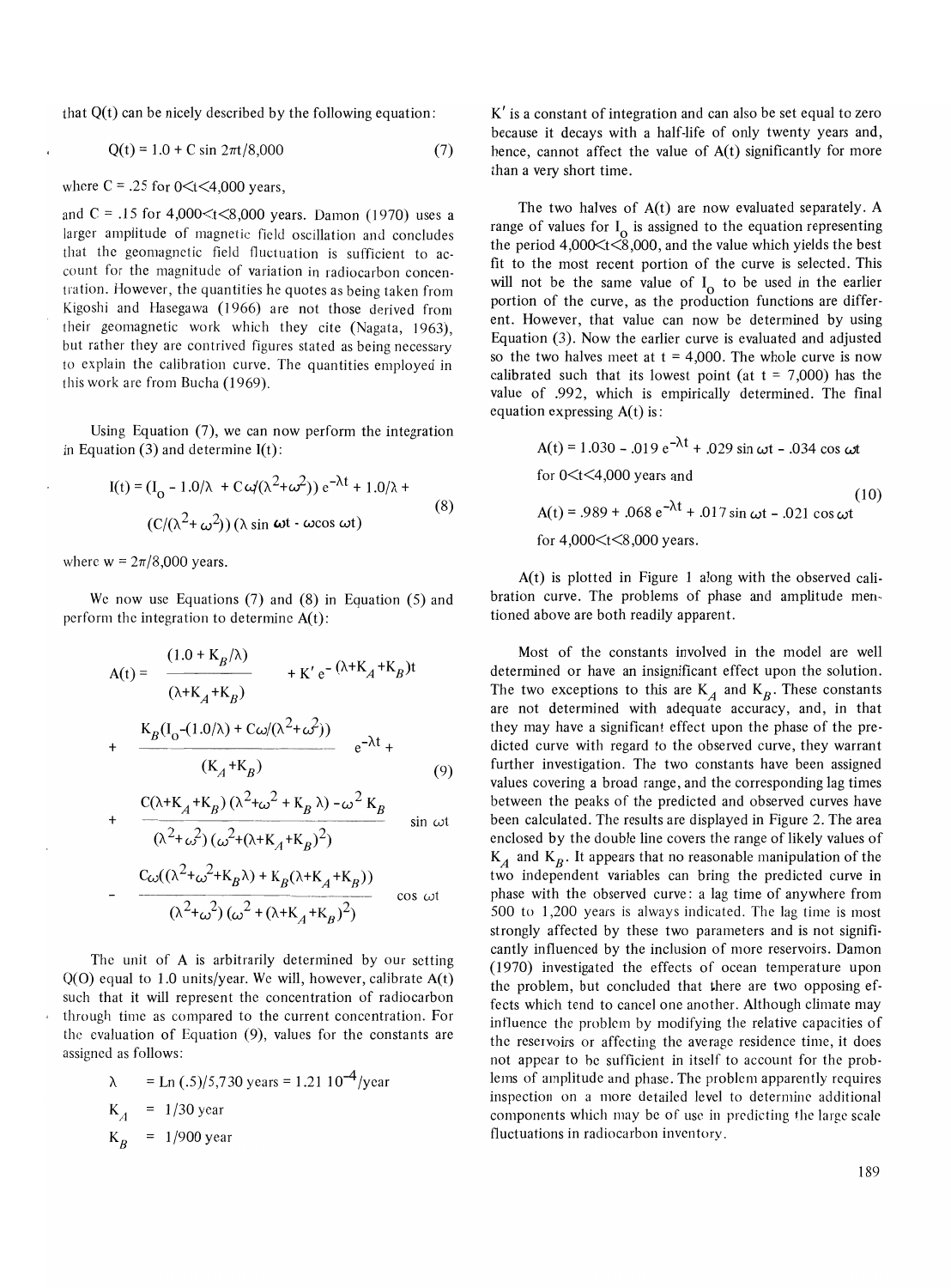

Figure 1. The theoretical and observed variation in radiocarbon concentration over the past 8,000 years. The curve predicted by a model employing geomagnetic modulation is too small in amplitude and reaches its climax about 1,000 years after that of the observed curve.

Significant correlations have been demonstrated between solar magnetic activity and climate as well as solar activity and small scale fluctuations in radiocarbon concentration. Eddy (1976) has found that accounts of sunspots, aurora, and other phenomena indicative of solar magnetic activity are correlated with climatic conditions, especially in the case of the Maunder minimum (a period of some sixty years during which very few sunspots were observed) and the most severe portion of the Little Ice Age, when winters across Europe were particularly cold. The sunspot-climate correlations have been thoroughly reviewed by Lamb (1972) and shown to be statistically significant. A number of authors (notably Stuiver, 1961) have established a relation between sunspot numbers and the rate at which radiocarbon is produced. It is apparent that the solar magnetic field modulates radiocarbon production in the same manner as does that of the Earth.

Although the relation between solar activity and climate has been demonstrated convincingly, the process behind this relation is by no means obvious. Proposed explanations include: the effect of the solar field upon electrical phenomena in the Earth's atmosphere with a resultant effect on weather patterns (Markson, 1978), changes in the spectral distribution of solar radiation with magnetic activity, and actual variations in solar energy output. Although solar magnetic phenomena are very complicated and poorly understood, there are indications that the character of convection in the sun's atmosphere is strongly dependent upon solar energy output (Dearborn and Newman, 1978), and it is established as well that magnetic activity is in turn a result of atmospheric motions (Bumba and Kleczec, 1975).

Regardless of the actual process involved, it is interesting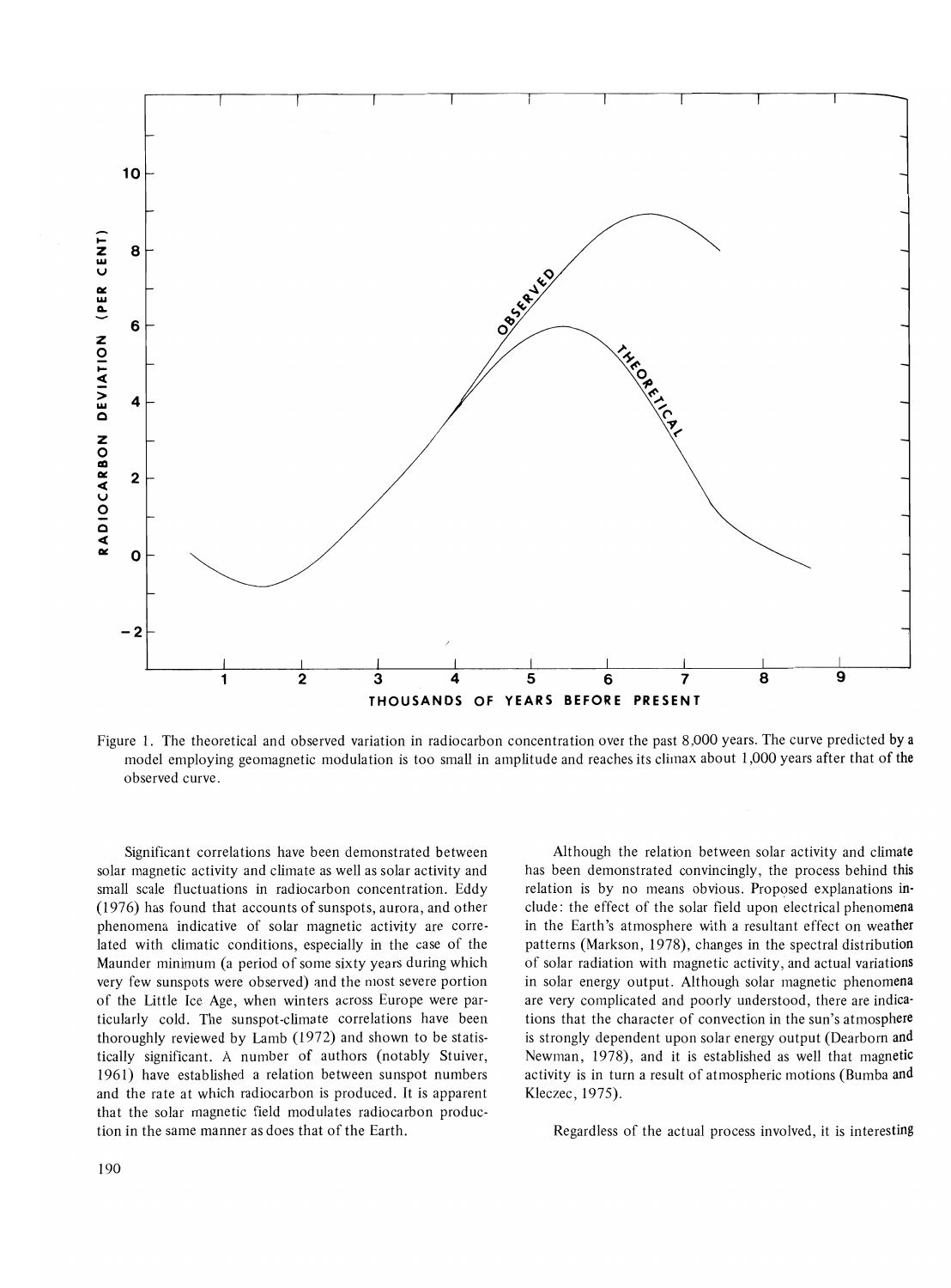

Figure 2. The lag time between the maxima of the observed and theoretical curves as a function of the atmospheric residence time for carbon and the ratio of oceanic to atmospheric carbon. The double line encloses the area corresponding to the most likely, values of the independent variables.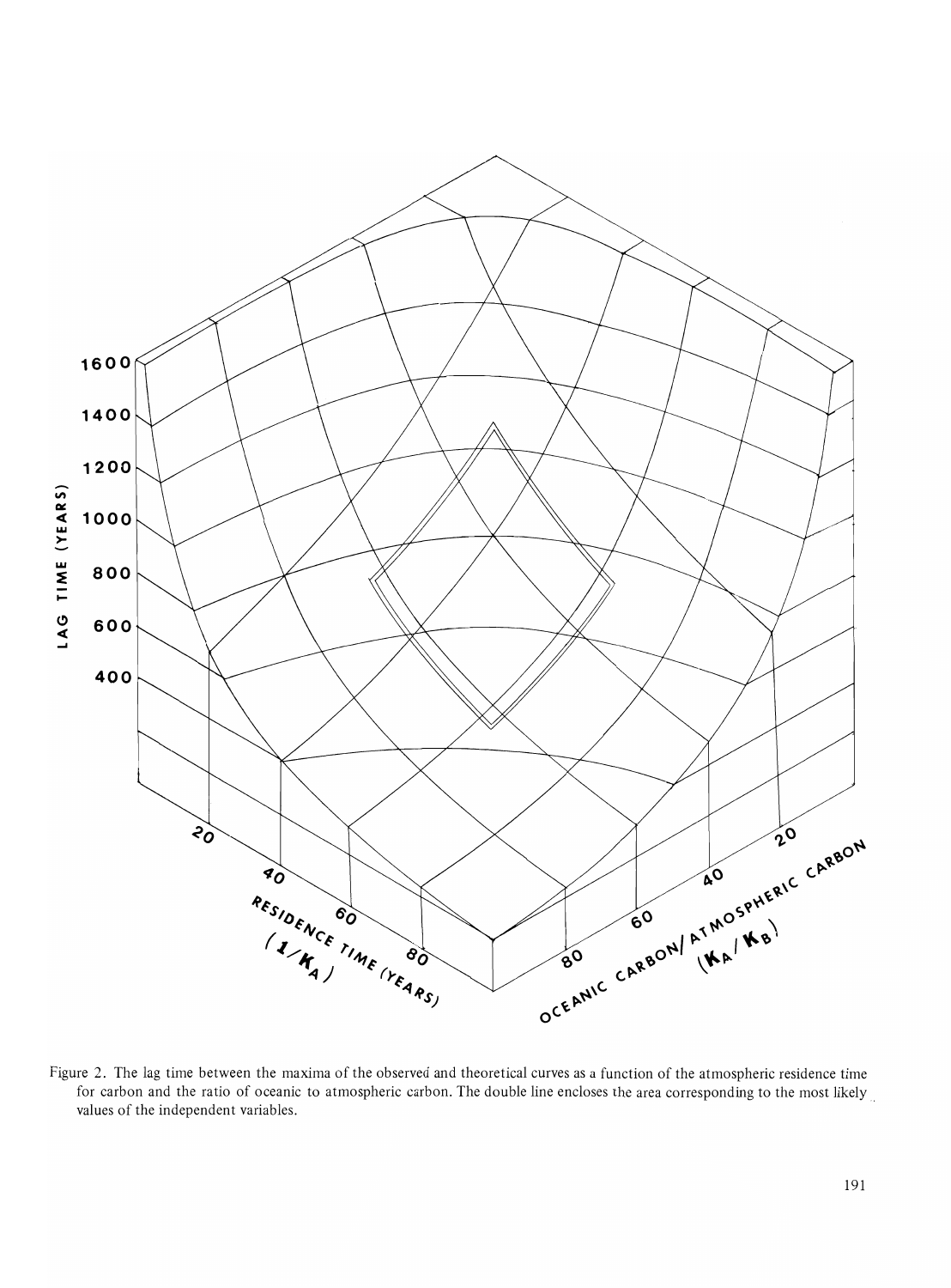to hypothesize that the relation between solar activity and climate is of a fundamental origin and can be assumed to exist over an extended period of time. Using this hypothesis, the long-term trend of solar magnetic activity can be established on the basis of known climatic trends of the past, and the manner in which radiocarbon production has been influenced by the solar field can be estimated.

Unfortunately, the area we now enter is more qualitative than quantitative. Although a correlation between climate and solar activity is apparent, no rigid relationship can be estab· lished. Furthermore, the effect of the solar magnetic field upon radiocarbon production is, also, only a statistically es· tablished phenomenon. It is possible only to assign magnitudes of radiocarbon production effects which are commensurate with those established by the study of recent fluctuations of climate, solar activity, and radiocarbon production.

Long-term variations in worldwide climate have been shown to depend to a large extent upon the orbital disposi. tion of the Earth (Milanković, 1941; Hays, Imbrie, and Shack. leton, 1976). Climatic conditions show a high degree of sensi. tivity to the amount of solar radiation received at high northern latitudes during times of the year which are important in terms of the growth and decay of glaciers. The insolation received at any particular point on Earth during a particular time of the year depends upon the eccentricity, obliquity, and longitude of perihelion of the Earth's orbit. These elements in turn vary as a result of perturbations from other planets and attraction of the sun and moon on the oblate shape of the Earth.



Figure 3. The global temperature trend over the past 9,000 years. This curve is derived by a number of investigators using a variety of techniques (Emiliani, 1966; Lamb, et aI., 1966; and Wollin, et aI., 1971). **In** that the actual temperature variations depend upon latitude, local weather patterns, and the medium studied, the scale is arbitrary.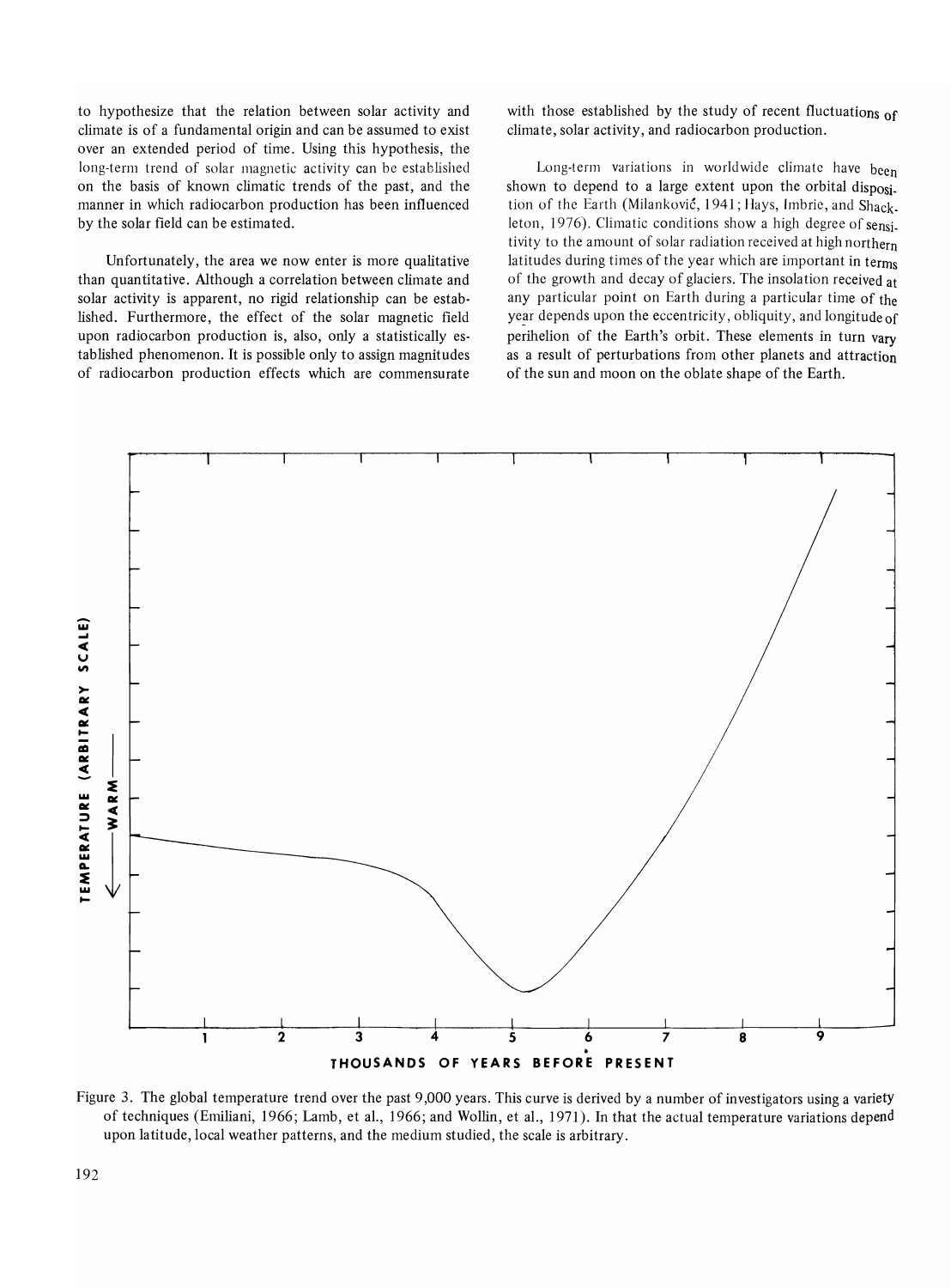Although most authors in the past have assumed that the most important time of year for the growth and decay of glaciers is the summer, Kukla (1975) has recently demonstrated that the autumn months are more important in this regard. The climate appears to respond very rapidly to changes in autumnal insolation at high northern latitudes, with a maximum in such insolation 6,000 years before present corresponding to the climatic "optimum" which then occurred, and an insolation minimum at 17,000 B.P. corresponding to the deepest portion of the last Ice Age.

If orbital variation is considered the only cause of longterm climatic change, then the temperature of the Earth should fall off symmetrically on either side of the insolation maximum at 6000 B.P. However, it can be seen in Figure 3

that this is not the case. Even though the rise in temperature approaching the climatic optimum is in agreement with theory in both form and magnitude, the decline in temperature since then is not as great as would be expected. It will be assumed that the difference between the predicted and observed climate trends is the result of fundamental solar influence of the same nature as that which has been demonstrated in recent times. The sun will be assumed to have been in a mode identical to that during the Maunder minimum up to some 7,500 years ago; at that point it began a steady change of state until it reached its present mode some 4,500 years ago. Such behavior on the part of the sun, with commensurate climatic change, would explain the observed climate trend.

All that remains is to translate our assumed pattern of



figure 4. Three new theoretical curves which are based upon solar as well as geomagnetic modulation of radiocarbon production. The observed and predicted curves shown in Figure 1 are also reproduced. The number associated with each curve is the ratio of the radiocarbon production rate 7,500 years ago to the current production rate as due to changes in the solar magnetic field.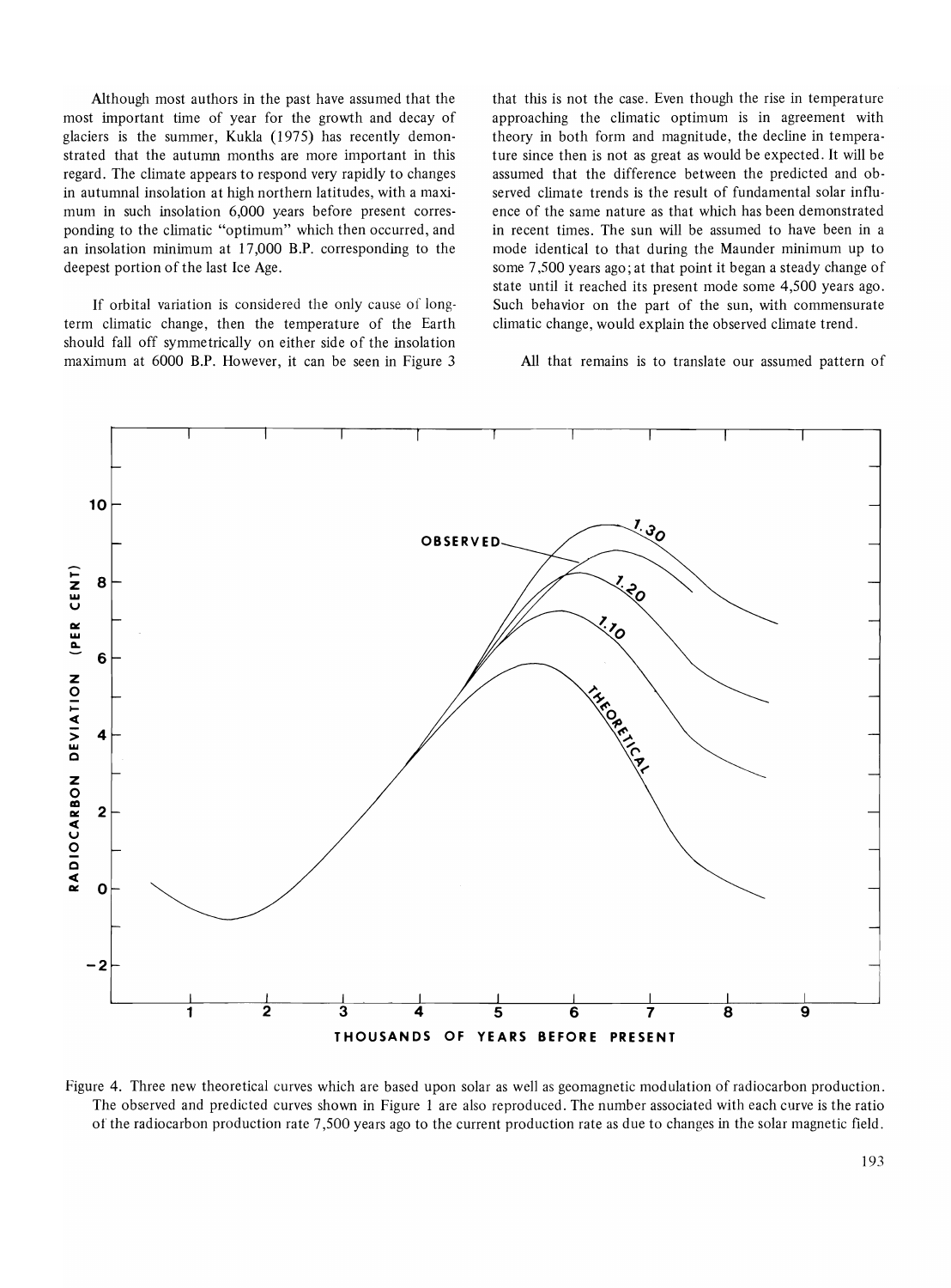solar behavior into variations in radiocarbon production rate. Then, by combining solar modulation with the effect of the geomagnetic field, a new production function can be derived which can be used in Equations (3) and (5) to generate a new theoretical calibration curve. The increase in radiocarbon concentration during the Maunder minimum implies an increase in the rate of production of about 20 percent over a period of 60 years. This offers some idea of the magnitude of the solar influence to be expected.

In that the solar field is effective throughout a very large volume, it will modulate the intensity of cosmic rays in the Earth's vicinity. From this point, the Earth's field is of overwhelming importance. It is, therefore, easy to include the effects of solar modulation by simply multiplying its values of production modulation by those determined by the Earth's field. The production function obtained, however, is a rather complicated expression, and the integrations involved were, therefore, performed numerically\_

A selection of theoretical curves which result is shown in Figure 4, along with the observed curve and the theoretical curve, which results from geomagnetic modulation alone.

The above model is, to be sure, over-simplified. Other variables affecting climate, such as albebo and cloud cover, have not been considered, and the form of the solar modulation curve is very simple, as the data do not justify a more detailed curve. We do conclude, however, that the inclusion of solar modulation as derived from a simple extension of ofserved phenomena affects the theoretical calibration curve in a manner which brings it into closer agreement with the observed calibration curve.

It is possible that a detailed study of the radiocarbon curve over the last millenia, along with accurate climate and sunspot data, could lead to a more quantitative model; however, there are more important steps to be taken in other areas. The fundamental nature of solar magnetic phenomena is not well understood, and the exact nature of the solar-climate link has as yet to be explained. The resolution of these problems is fundamental to a coherent understanding of climate change and the radiocarbon calibration curve.

#### **ACKNOWLEDGEMENTS**

The authors thank Martin Q. Peterson for his encouragement and support during the last few years.

#### **REFERENCES**

- Bucha, V. 1967. Intensity of the Earth's magnetic field during archeological time in Czechoslovakia. Archeometry, 10:12-22.
	- 1969. Changes of the Earth's magnetic moment and

radiocarbon dating. *Nature, 224(5220):681-682.* 

- Bumba, V., and J. Kleczek (eds.). 1976. Basic mechanisms of solar activity. *International Astronomical Union Symposium,* 71:1-481.
- Damon, P. E. 1970. Climatic versus magnetic perturbation of the atmospheric C14 reservoir. *In* I. U. Olson (ed.), *Radiocarbon variations and absolute chronology* (Nobel Symposium 12). New York, Wiley Interscience Division: 571-593.
- Dearborn, D. S. P., and M. J. Newman. 1978. Efficiency of convection and time variation of the solar constant. *Science,* 201 (4351) :150-151.
- Eddy, J.A. 1976. The Maunder minimum. Science, 192, (4245): 1189-1202.
- Elsasser, W., E. P. Ney, and J. R. Winkler. 1956. Cosmic-ray intensity and geomagnetism. *Nature,* 178(4544): 1226- 1227.
- Emiliani, C. 1966. Isotopic paleotemperatures. *Science, 154*  (3751 ):851-857.
- Hays, J. D., J. Imbrie, and N.J. Shackleton. 1976. Variations in the Earth's orbit: pacemaker of the ice ages. *Science,*  194(4270):1121-1132.
- Kigoshi, K., and II. Hasegawa. 1966. Secular variation of atmospheric radiocarbon concentration and its dependence on geomagnetism. *Journal of Geophysical Research,*  71 (4):1065-1071.
- Kukla, G. J. 1975. Missing link between Milankovitch and climate. *Nature*, 253(5493):600-603.
- Lal, D., and V. S. Venkatavaradan. 1970. Analysis of the causes of C14 variations in the atmosphere. *In* I. U. Olson (ed.), *Radiocarbon variations and absolute chronology*  (Nobel Symposium 12). New York, Wiley Interscience Division :549-569.
- Lamb, H. H. 1972. Climate: present, past and future. London, Methuen, 1:440-447.
- Lamb, H. H., R. P. W. Lewis, and A. Woodroffe. 1966. Atmospheric circulation and the main climatic variables from 8000 to 0 B.C.: meteorological evidence. London, Imperial College, *Proceedings of the International Symposium Oil World Climate/rom BOOO to 0 B.C'* 174-217.
- Lingenfelter, R. E., and R. Ramaty. 1970. Astrophysical and geophysical variations in C14 production. *In* I. U. Olson (ed.), *Radiocarbon variations and absolute chronology*